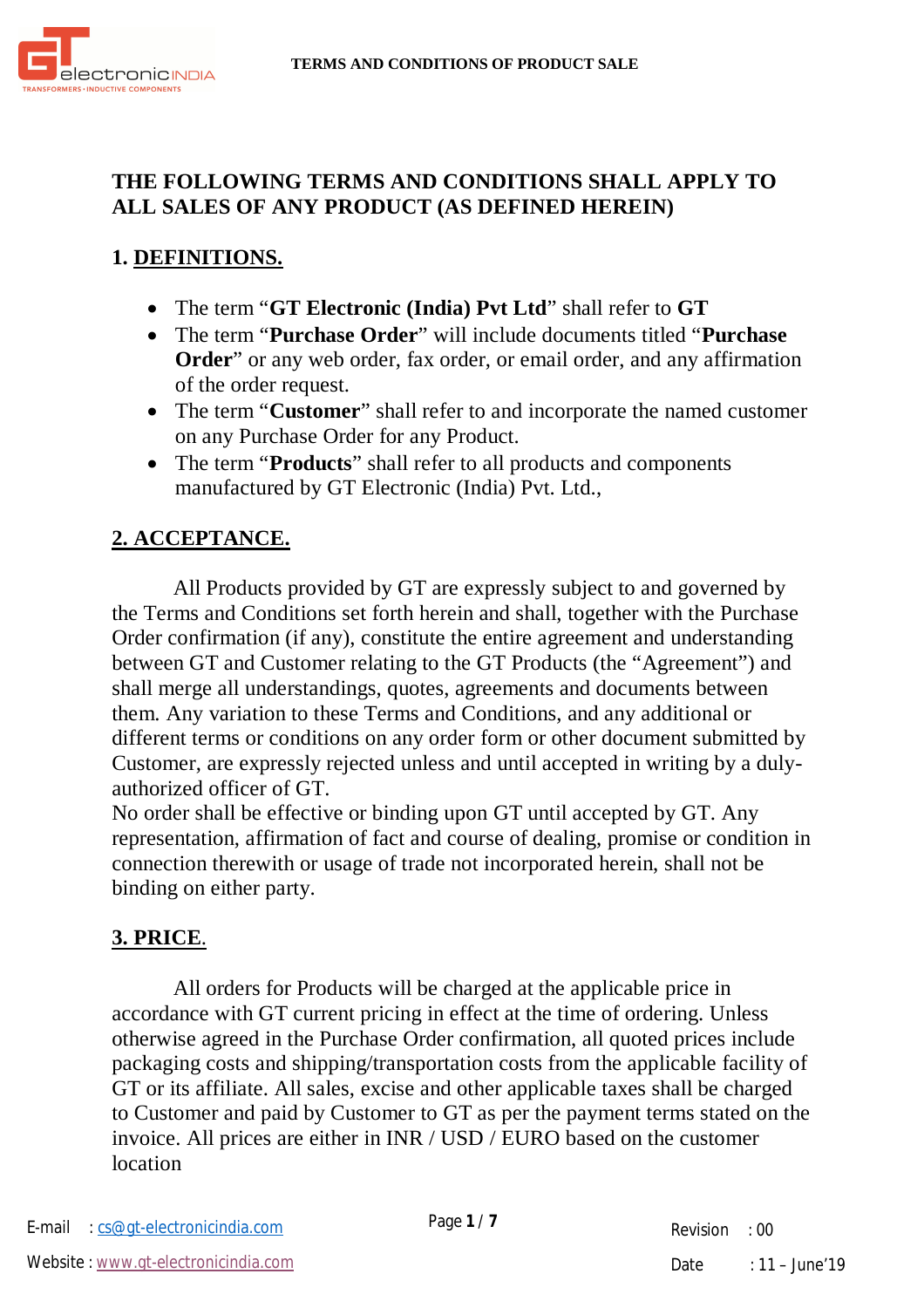

## **4. TAXES.**

Unless otherwise indicated on the face hereof, all prices and charges are exclusive of all applicable taxes, which may be imposed by any taxing authority upon the manufacture, sale or delivery of the items sold hereunder. Wherever applicable, any tax or taxes will be added to the invoice as a separate charge to be paid by Customer. If GT must pay any such taxes or if GT is liable for the collection of such tax, the amount thereof shall be paid by Customer to GT in addition to the amounts for the Products sold. Customer agrees to pay all such taxes.

### **5. TERMS OF PAYMENT.**

All orders shall be subject to 100% advance payment to GT unless otherwise agreed in writing, payment shall be in INR / USD / EURO (as per the invoice) and is due in full at the time of order. With respect to customer the payment terms may vary and same is mentioned in official quotation / Invoice.

If any late payments from the accepted payment terms will accrue interest at the rate of one and half percent (1.5%) per month or the highest rate allowed by law, whichever is less. Payment shall not be withheld for delay in delivery of required documentation unless a separate price is stated therefor, and then only to the extent of the price stated for such undelivered documentation. GT may cancel or delay work on or delivery of Products in the event Customer fails to make prompt payment

#### **6. SHIPMENTS.**

Unless otherwise agreed, all Products will be shipped Ex-works. For other specific delivery terms customer will assume all risks of loss of Products upon delivery by GT to Customer's facility.

#### **7. DELAYS.**

Customer acknowledges that shipping and delivery dates are approximate and that GT shall have no liability for late deliveries resulting from factors beyond its control or outside the scope of its responsibility. GT shall not be responsible for any action or inaction of any carrier, including delays in delivery, nor, under any circumstances, shall GT be liable for any delay in performance, or non-performance, due to acts of God, war, riots, civil disturbances, acts of civil or military authorities, governmental regulation, court

Revision : 00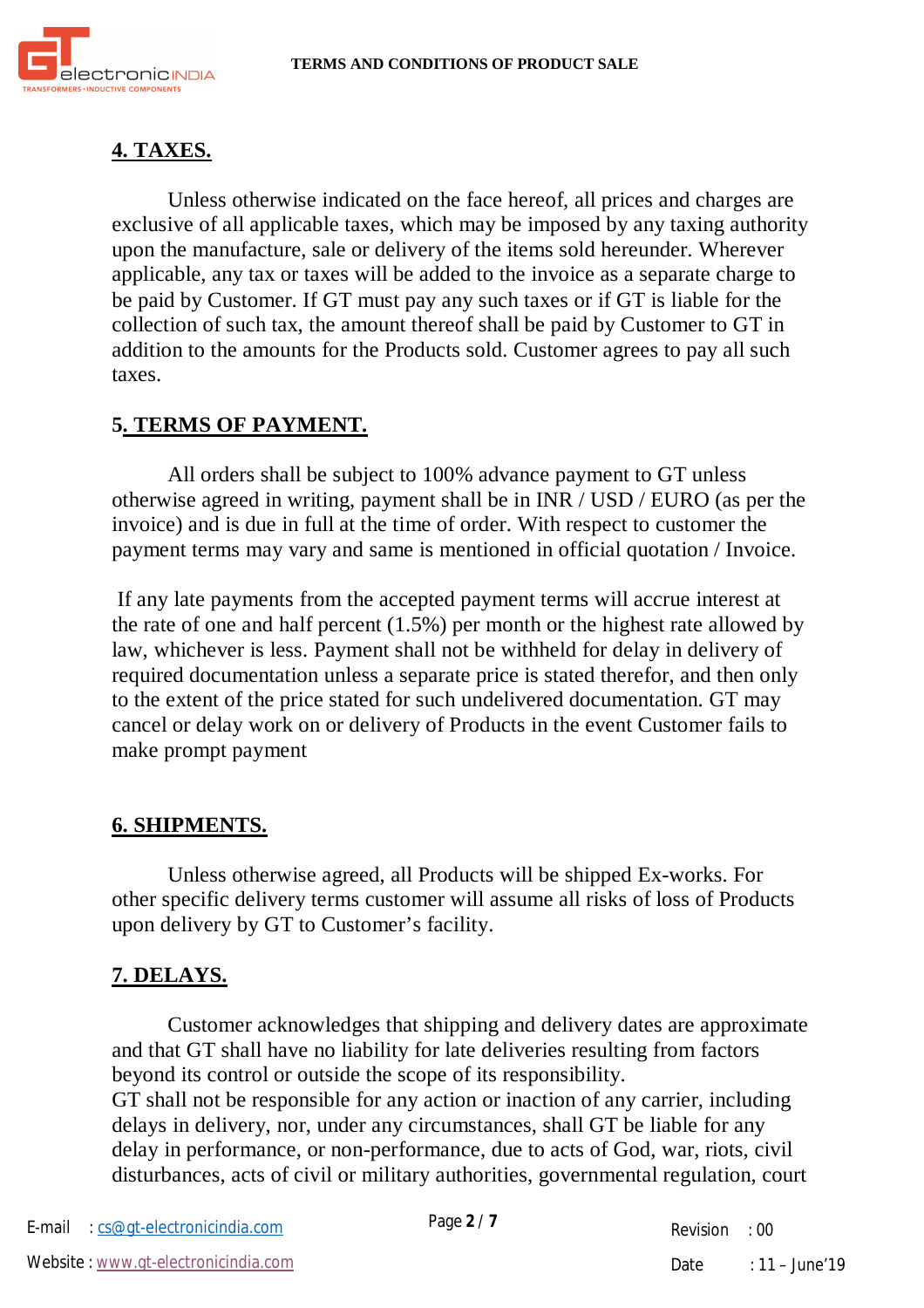

orders, fires, strikes or other labour disputes, shortages of labour, materials, fuel or energy, or unavailability of transportation, equipment failure, failure of supplier, carrier or subcontractor to deliver on time, or due to any other cause or causes beyond the control of GT.

## **8. FAILURE TO TAKE DELIVERY.**

If Customer seeks to delay or cancel any part of an order prior to delivery, such requests shall be made to GT in writing. Customers are responsible to pay the full cost for completed custom orders and stocked custom components. Components or finished products held at GT by request of the Customer or as a result of breach of these Terms and Conditions (including, without limitation, for failure to make payment), shall be assessed a warehousing fee of 5% per month of the total Purchase Order amount along with total invoice value.

Any orders shipped by GT and refused by customer due to failure will be handled as a Returned Products shipment. Any special orders and custom Products may not be cancelled after GT begins order processing for that PO. Customer may not cancel any order except upon written notice and payment to GT reasonable costs arising from the cancellation,

## **9. RETURN OF PRODUCTS.**

All products shall be deemed accepted, and all claims for defective goods shall be deemed waived, unless written notice is delivered to GT within thirty (30) days after receipt of the Products by Customer.

Customer shall assume all risk associated with the return of any Product. Returned Products shall be packaged securely and shall be returned to GT without damage. All returns shall be marked clearly with Customer's name and shall be returned to GT.

GT will be send replacement for the defective goods, provided it should be proved as manufacturing defect.

### **10. MANUFACTURE AND AVAILABILITY OF STANDARD PRODUCTS (NOT APPLICABLE FOR TRADING PRODUCT).**

GT reserves the right to change manufacturing methods, materials and availability of Products without prior notice. To augment its own manufacturing capabilities,

Page **3** / **7** E-mail : cs@gt-electronicindia.com

Revision : 00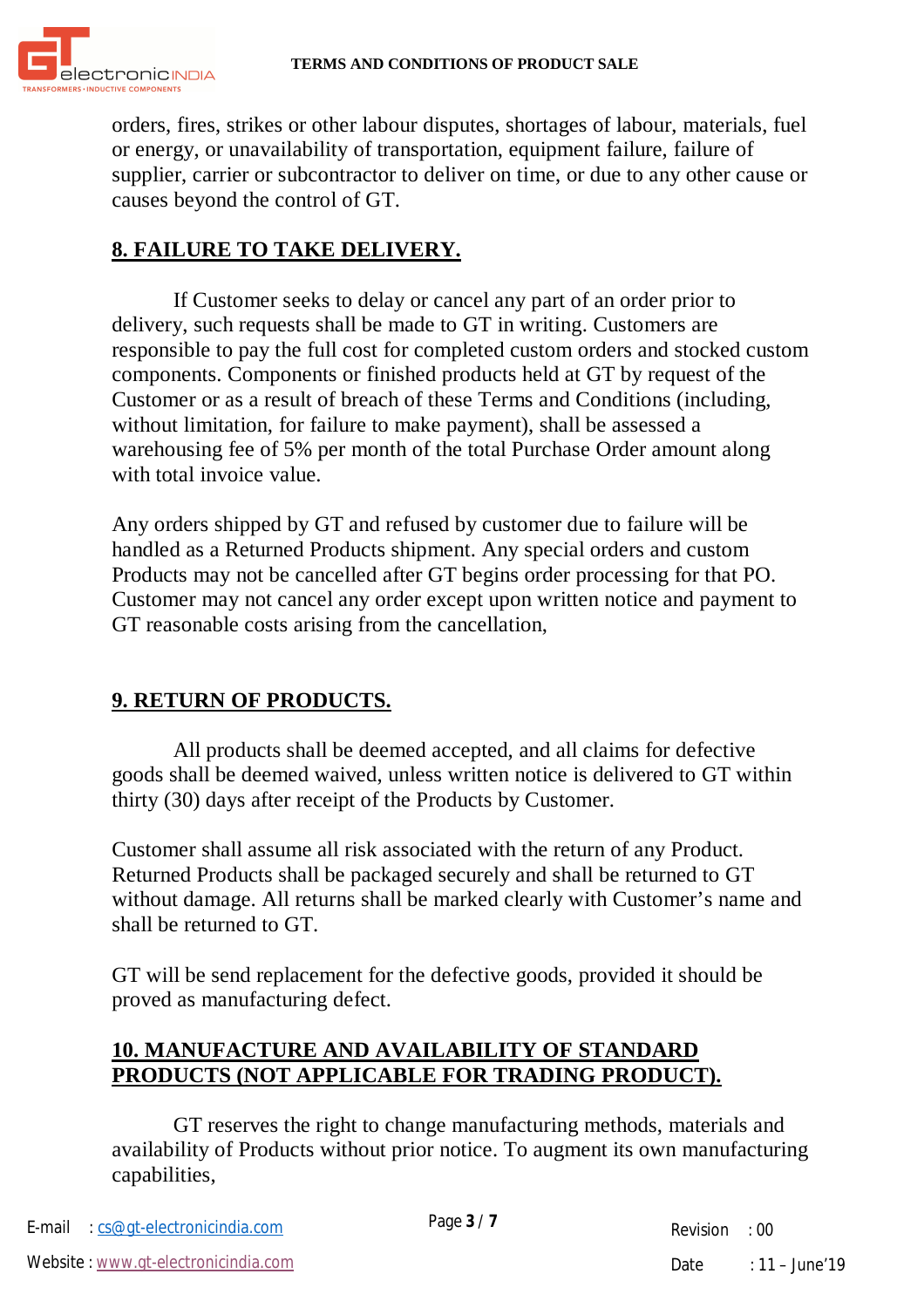

## **11. REPLACEMENT WARRANTY**.

11.1) Subject to the limitations and exclusions stated herein, GT replacement warrants to all Products supplied hereunder will conform to the applicable specifications or drawings, as agreed by the parties, as of the date of delivery by GT.

GT will give replacement warranty for a period of 2 year from the date of delivery provided customer agrees to furnish accurate and reasonable information in the event that problems arise. GT reserves the right of inspection at the installation where such failure occurred.

11.2) the foregoing shall be the only warranty applicable to Products manufactured or supplied by GT. **GT does not warrant that the product will work in customer's particular Application**. This replacement Warranty does not apply to Products which have been damaged during shipment or the Products damaged or altered by abuse, misuse, misapplication, maintenance, modification or improper installation, maintenance or repair.

11.3) Replacement warranty coverage is further conditioned upon Customer

- Advising GT of any warranty claim in writing within thirty (30) days of the alleged failure to conform to the agreed-upon specifications or drawings,
- Complying with all applicable procedures regarding the return of Products,
- Providing to GT with the returned Product a complete written explanation of the claimed failure, the circumstances of the failure and the use of the Product when the alleged failure occurred, and
- Providing GT a reasonable time to inspect said Products and investigate Customer's claim.

11.4 ) GT will not be responsible for costs of removal, installation or reinstallation of any equipment or items supplied by third parties, where such removal, installation or re-installation is required to repair or replace any allegedly defective Products supplied by GT. Furthermore, GT will not be responsible for and accepts no responsibility for materials or workmanship or any transportation charges labour costs or other related expenses for any work performed by third parties in the repair or replacement of defective Products without GT prior written notice and consent.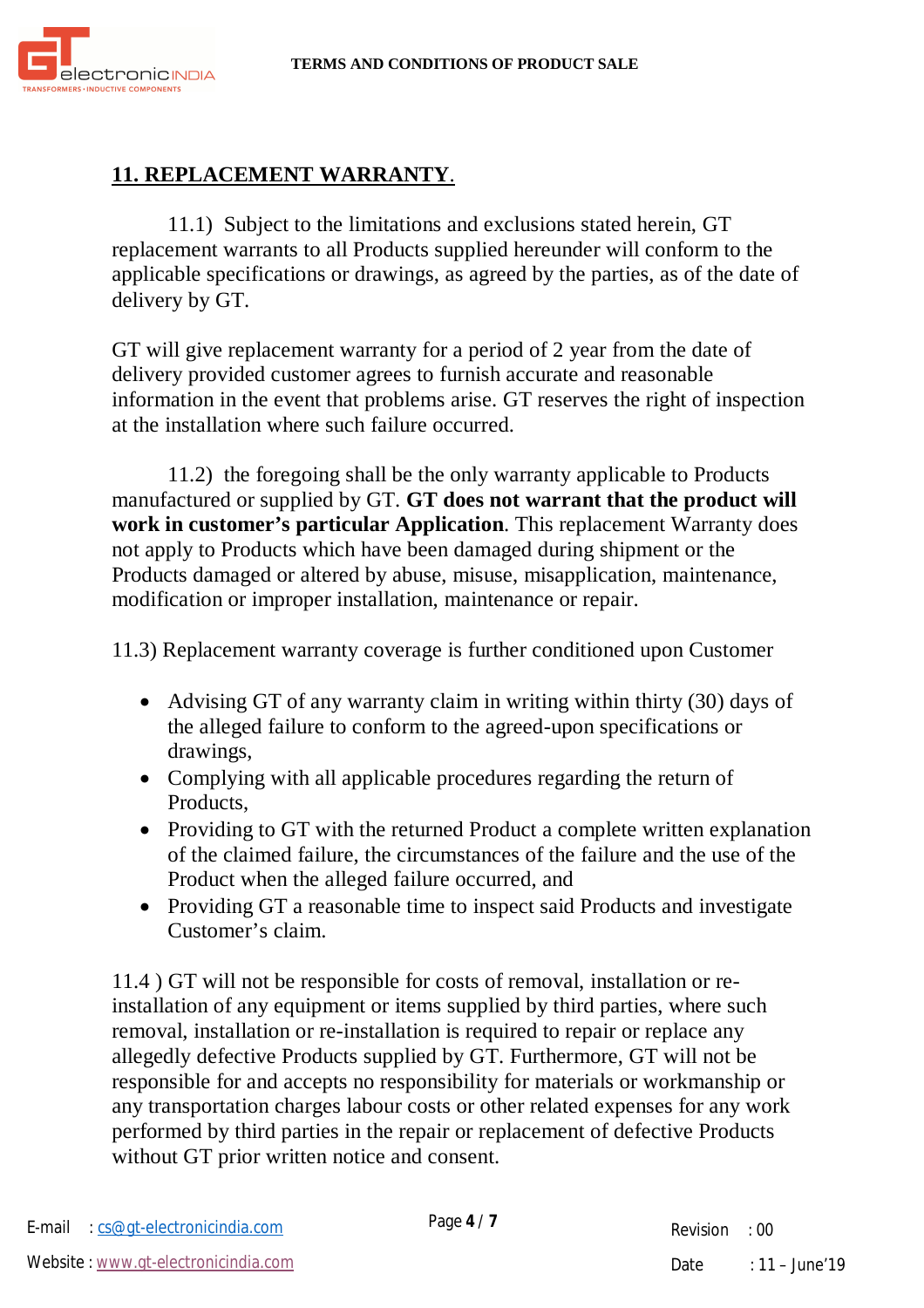

11.5 ) No employee, agent or representative of GT Electronic India Pvt Ltd Industries has authority to make modifications or additions to this replacement Warranty in any respect, except pursuant to a written agreement signed by a duly-authorized officer of GT

11.6) No parent company, subsidiary, or affiliate of GT shall have any liability to Customer whatsoever under the replacement warranty set forth herein or otherwise.

#### **13. DISCLAIMER;**

**Limitation of liability. Under no circumstances, whether alleged as a result of breach of contract or warranty, Tort ( Including negligence),strict liability or any other legal theory, will get be responsible to customer, or to any third party, for any special, direct, indirect, consequential, incidental or other damages of any kind , including but not limited to lost profits, cost of capital, cost of substitute goods, products, facilities , or services, downtime costs, claims of any customers of customer, loss of use of property or damages for personal injury, regardless of fault or cause, and no claims for any such damages shall be brought by the customer. In no event that GT be liable to customer for any amount excess of the purchase price of the products for which a claim is made. Customer shall not back charge, counter claim or set-off its claims against payments due on its orders. Applicable law in some jurisdictions may not allow the exclusion or limitation of incidental or consequential damages.**

## **14. FORCE MAJEURE**.

All orders or contracts are accepted with the understanding that they are subject to GT ability to obtain the necessary raw materials, and all orders or contracts as well as shipments and government regulations, orders, directives, and restrictions that may be in effect from time to time. GT shall not be liable for any delay or failure to deliver Products to the extent caused by any force majeure event, act of God, labour stoppage, or similar event beyond GT control.

## **15. SEVERABILITY.**

If any provision hereof shall be declared unenforceable, invalid or void for any reason, such provision shall be automatically voided and shall not be part of these Terms and Conditions, and the enforceability or validity of the remaining provisions shall not be affected thereby.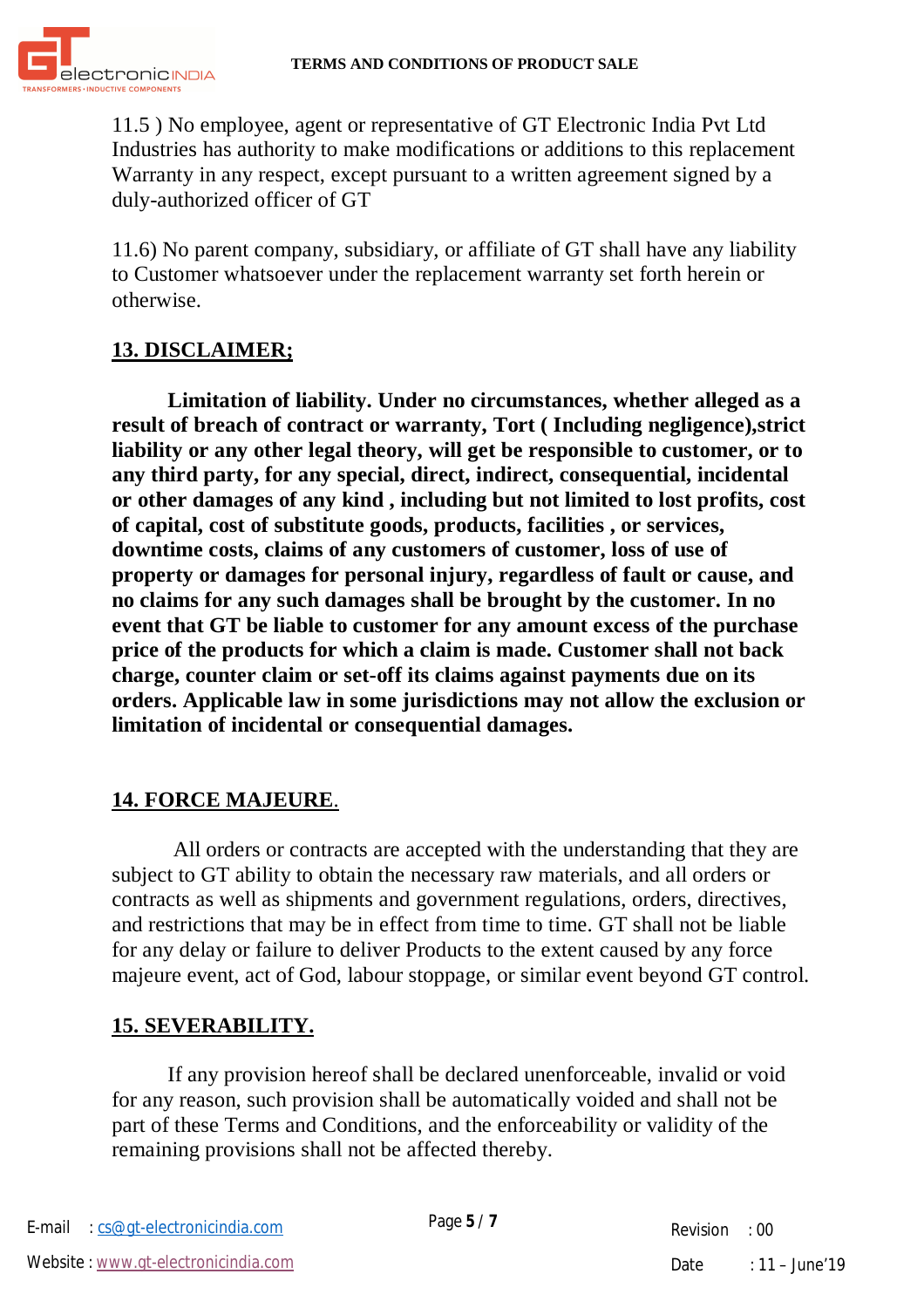

## **16. INDEMNIFICATION.**

In addition to its other indemnification obligations set forth herein, Customer agrees to indemnify, defend and hold GT (together with its parent companies, subsidiaries, affiliates, shareholders, officers, directors and successors-in-interest) harmless from and against any losses, costs, expenses (including, without limitation, attorney's fees and expenses, paralegal fees, expert witness fees, and other costs of litigation), demands, claims, liabilities, causes of action or damages of any kind or character, arising out of or in any manner relating to: (a) any misuse, alteration, modification or misapplication of any Product(s) or use of any Product(s) other than in accordance with GT specifications, data sheets or recommendations; (b) any violation of any federal, state or local laws, rules or regulations; or (c) any breach of any of the Terms and Conditions set forth herein or other default under the terms of any Master Purchasing Agreement or Purchase Order with GT or (d) any error, permission, or negligence in connection with any custom Product specifications provided by Customer.

### **17. COMPLIANCE WITH LAW**.

Customer agrees that it is solely responsible for compliance with all applicable federal, state and local laws, ordinances, regulations, rules and standards relating to the installation, maintenance and use of the Products purchased from GT

## **18. LIMITATION OF ACTIONS**.

In addition to all other Terms and Conditions that govern this purchase of a Product, Customer hereby acknowledges and agrees that any legal action, claim or demand arising out of the sale of any Product or in any way related to the Customer's purchase of any GT Product shall be barred if not filed within one (1) year from the date of the accrual of the Customer's cause of action. This limitation shall not preclude any action by GT for recovery of any amount due for the purchase of any Product by the Customer.